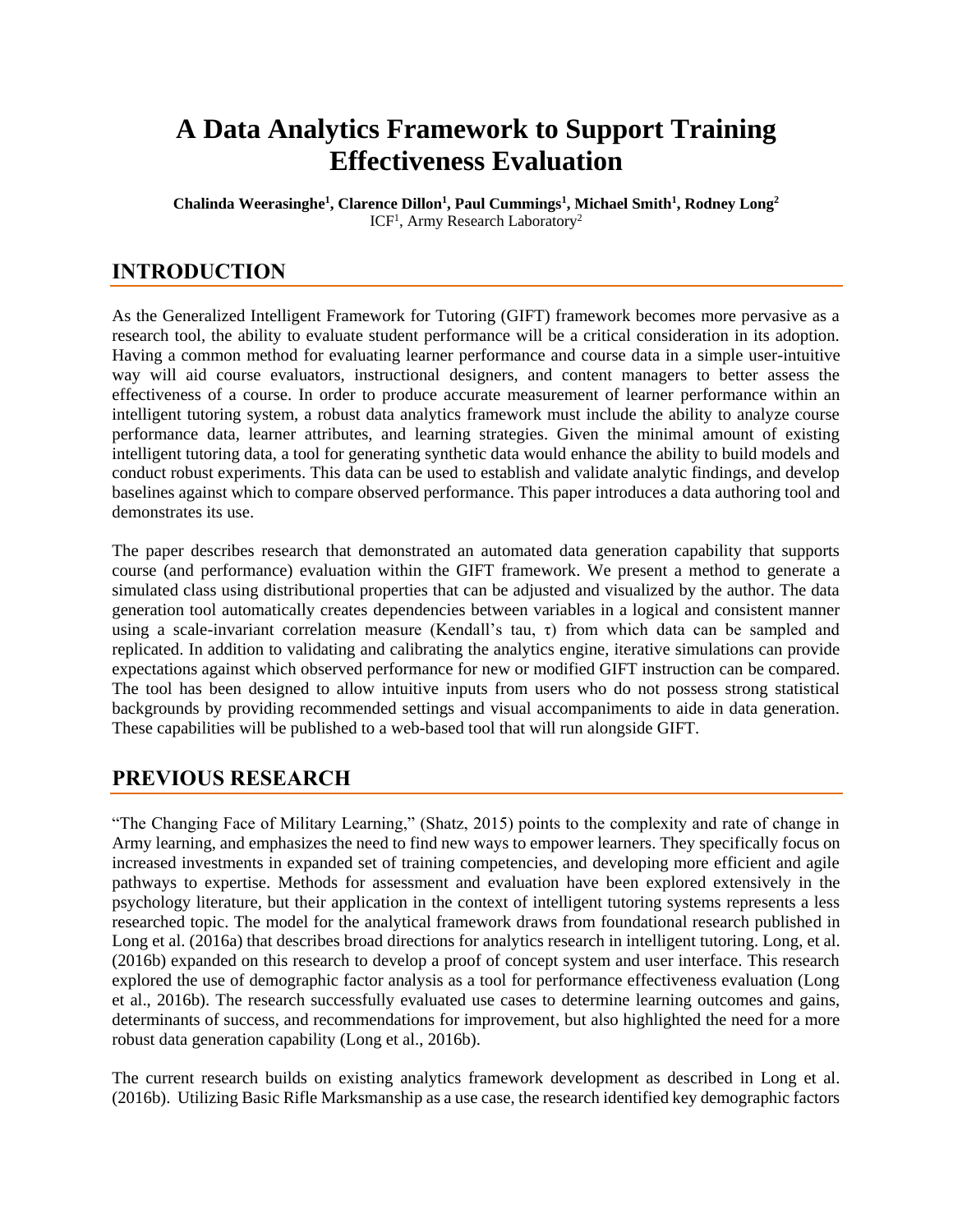that formed the basis for simulated data. This research also introduced the application of the standard Kirkpatrick model for performance evaluation. Widely used in the realm of psychology and instructional systems design, this model posits four levels of evaluation that are used to evaluate performance (Kirkpatrick, 1994). The authoring tool focused on developing data to support what are known as Level 1, which focuses on the learner's reaction and satisfaction post-event, and Level 2, which focuses on the knowledge and skill gains that the learner exhibits.

# **METHOD**

The research team simulated learner data following a process intended to imitate an objective (real-world) Learning Management System, Learning Records Store (LRS), and GIFT environment. An author, which could be an instructor, course designer, or researcher using GIFT, describes one or more learner "personas," which represent the types of learners who notionally populate a class. Persona attributes are user-defined characteristics of learners that broadly describe a group of learners: *e.g.*, "males, ages 18-24 from suburban, middle-class backgrounds and little previous job experience." We expect such data to be available in the objective learning environment: demographic and biographical data from learner profiles and biographical surveys; previous course and test performance from an LRS; and data from the current course, such as assessment scores and operationalized attitude surveys. In addition to variable names and the range of possible values (minimum/maximum or enumerated), authors provide information about distributional parameters (location, scale, and shape), using an interactive graphical tool. The user can specify bivariate dependencies between attributes, and the resultant joint distribution represents a narrative for each persona (see Appendix for screenshots of the authoring tool). Finally, the user specifies the mix of personas and the size of the class population: e.g., "class *XX* has 250 learners, 40% with *persona A* and 60% *persona B.*" The data authoring tool generates a heterogeneous set of learner profiles and learning records with statistical characteristics and dependencies that fit each persona generation scenario (collection of persona narratives).

These data sets form the basis for effectiveness evaluation utilizing the Kirkpatrick Model. The current focus is on Kirkpatrick Level 2, or student learning and knowledge gain. Also referred to as student performance, the most common Level 2 measurements are pre-test and post-test assessments given to the learners. With this simulated data, the factors of age and experience can then be analyzed with respect to these performance assessment outcomes. These measurements form the basis for automating the data analytics framework by providing a tool to assess relative impact on performance that is extensible to many different factors and assessment outcomes. Level 1 data, or learner reaction and satisfaction, is also readily available in GIFT and can be also be easily adapted to this data analytics framework.

### **Simulating Dependency**

The research team utilized copula functions as an efficient method for describing bivariate joint probability distributions with uniform marginals (Joe, 1997; Nelsen, 2006). Sklar's theorem (Sklar, 1959) showed that any multivariate joint distribution can be broken into two components: the univariate marginal distribution functions that come together to make the joint distribution and the copula function that describes the dependency structure between these univariate distributions. The converse is also true: any set of univariate marginal distributions combined with an appropriate copula function will generate a multivariate joint distribution. Moreover, the multivariate joint distribution created is unique if the underlying marginal distributions are continuous. Even if they are not continuous, there is uniqueness over certain ranges of the marginals (Sklar, 1959). This research used the converse of Sklar's theorem to combine variables with arbitrary continuous margins with a copula family that described the desired dependency structure (described below) to form a unique, joint distribution. The tool currently implements the Archimedean class of copulas (Clayton, Frank and Gumbel families) due to their widespread use, flexibility and versatility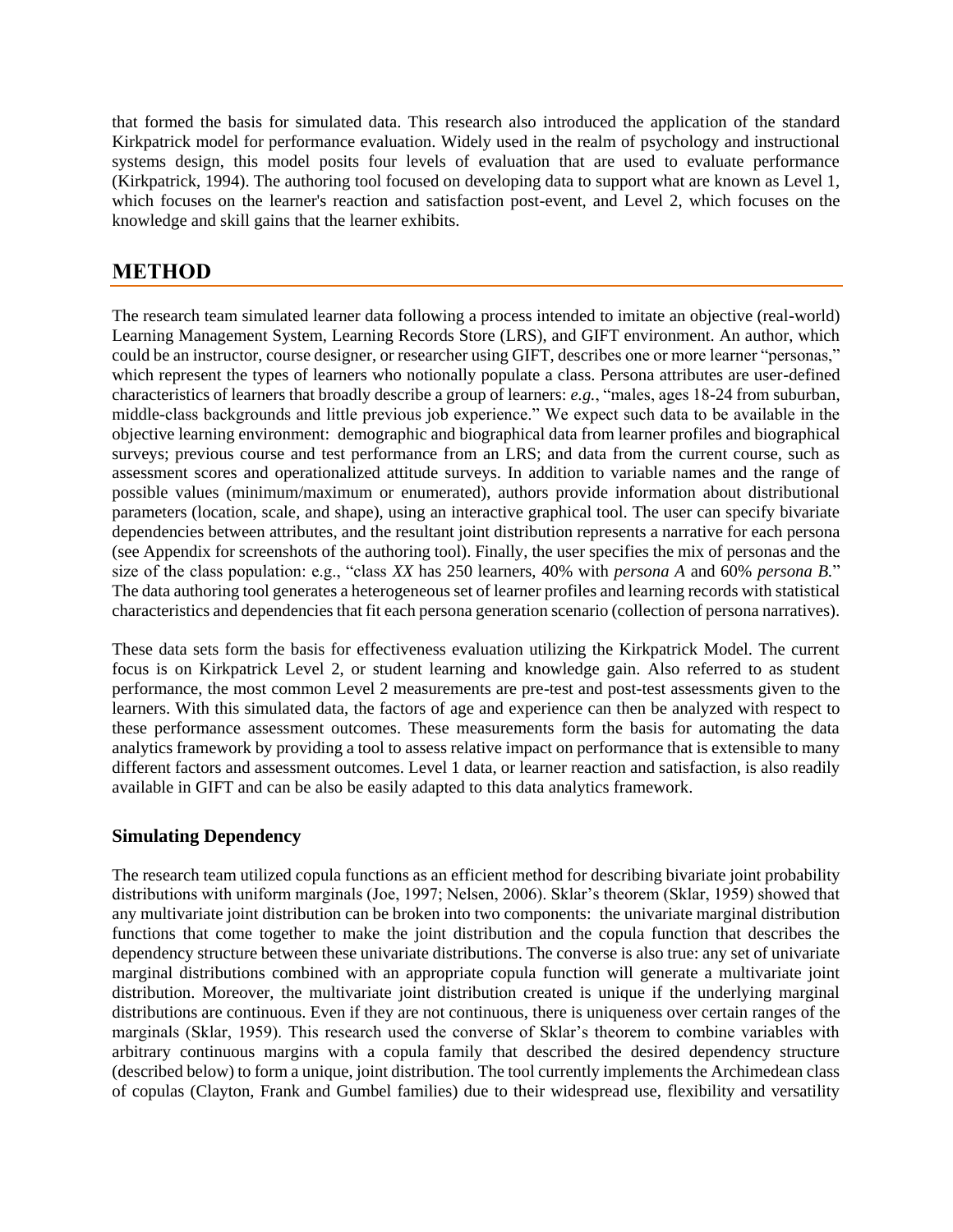(Genest & Rivest,1993; Genest, Nešlehová & Ziegel, 2011).

#### **Use Case**

The research team tested data generated by the authoring tool by devising our own persona scenarios. We used methods and attributes developed in prior research (Long et al., 2016a; Long et al., 2016) and attempted to detect these personas and their narratives. The scenario is intentionally simple in an attempt to preclude spurious confirmation. We created *persona A* and *persona B*, each with four attributes: age (between 18-30 years); experience (0-10 years); pre-course assessment (pre-test) score (a proxy for general aptitude, between 0-100); and a predicted post-course assessment score (post-test, also on a 0-100 scale). In this use case we assumed all variables to be continuous.

In our narrative *persona A* learners were on average younger and less experienced, but scored higher on the post-test compared to *persona B* learners, who were older and more experienced, on average. Members in both A and B scored almost identically on the pre-test. Narratives for both *A* and *B* learners included dependencies across some attributes, which we describe next in detail, along with the distributional assumptions used for the simulation, summarized in Table 1.

|            | Persona A |                                          | Persona B    |                          |
|------------|-----------|------------------------------------------|--------------|--------------------------|
|            |           | <i>attribute distribution parameters</i> | distribution | parameters               |
| age        | normal    | $\mu = 23, \sigma = 1.5$                 | normal       | $\mu = 26, \sigma = 1.0$ |
| experience | lognormal | $\mu = 3, \sigma = 0.1$                  | lognormal    | $\mu = 4, \sigma = 0.1$  |
| pre-test   | normal    | $\mu = 80, \sigma = 5.0$                 | normal       | $\mu = 80, \sigma = 5.0$ |
| post-test  | normal    | $\mu = 86, \sigma = 3.0$                 | normal       | $\mu = 80, \sigma = 2.0$ |

#### **Table 1. Persona Attributes, Distributions, and Parameters**

*Persona A* learners' age and experience were positively correlated (moderate to strong, Kendall's  $\tau \approx 0.6$ ), but at lower ages there was lower experience with more variation (more probability of falling at this end), while at higher ages there was higher experience with little variation (less probability of falling at the high end). The pre-test score was independent of age and experience. Instead, their pre-test score was strongly, positively correlated with post-test assessment ( $\tau \approx 0.85$ ) so that those who scored lower on the pre-test scored lower with more variation on the post-test (more probability of falling at the low end), while those who scored higher at the pre-test scored higher in the post-test with little variation (less probability of falling at the high end).

*Persona B* learners' age and experience were weakly and positively correlated ( $\tau \approx 0.3$ ). But at lower ages, there was lower experience with less variation (less probability of falling at this end) and at higher ages there was higher experience with more variation (higher probability of falling at the high end). The pre-test score was independent of age and experience for *persona B* learners as well. Their pre-test score was again strongly positively correlated with post-test assessment ( $\tau \approx 0.8$ ), with those who scored lower on the pretest scoring lower with more variation (more probability of falling at this end). Those who scored higher on the pre-test scored higher in the post-test with little variation (less probability of falling at the high end). Figure 1 shows these two personas and their narratives.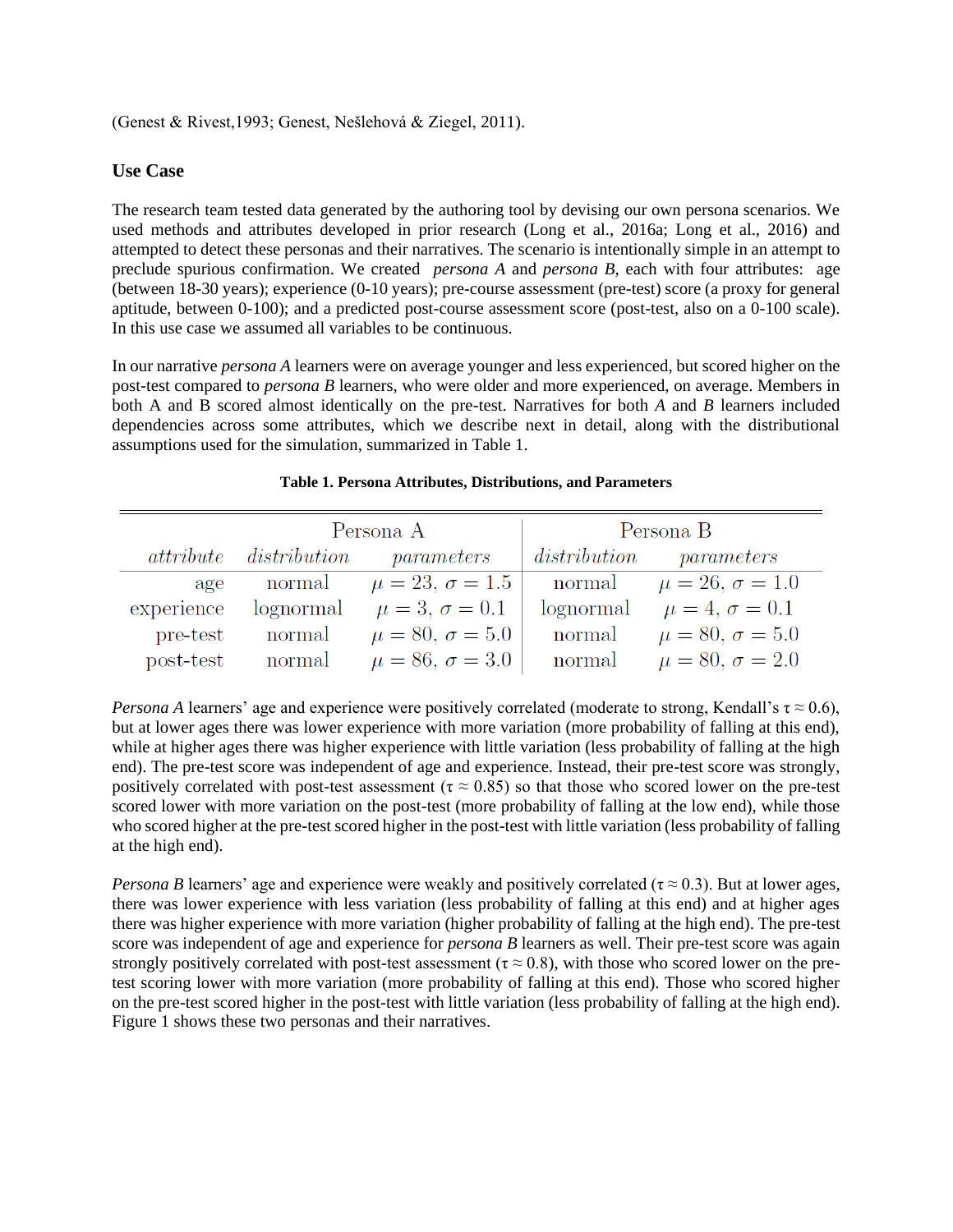

**Figure 1. Sample of Attribute Clusters by Persona.** From top-left to bottom-right, left to right across: the distributions for age; the scatterplot of experience and age; the distributions for pretest scores; the scatterplot of posttest and pretest scores; the scatterplot of age and experience; the distributions for experience; the scatterplot of pretest and posttest scores; and the distributions for posttest scores.

### **RESULTS**

We present our results based on three levels of analytical validation of the simulated data. First, we review the extent to which the two personas can be recovered through analysis. Next, we validate between-variable relationships. Finally, we validate the parameters within variables, compared to the specifications for simulation. The statistical engine has an overall architecture that uses a three-level analytical design where incoming data is first examined for overall patterns using data mining tools, while uncovering underlying data distributions. At the next level the random variables are analyzed for underlying structures and relationships across variables, and finally within variable data patterns are analyzed.

### **Level 1 Validation**

At the first level, the engine tried to recover the personas that the aggregate data described. The two personas were unique, and using two unsupervised learning cluster methods (k-means and agglomerative hierarchical) the system tried to identify the personas. Originally, the training set had 1000 students each for A and B (the class had 2000 students). Initially, k was specified as 2 (Table 2), and the system classified the observations accurately with an error rate of 0.0075 (15 out of the 2000 students were misidentified), where A had 15 students under-classified (data was standardized). The hierarchical clustering was able to identify the two clusters as well, while noting that one of the clusters could also be broken into two at a lower level. Table 2 also presents the deviations from total averages for the two clusters across the four variables, showing that our clusters represent two very different groups. It also validates persona scenario. The r-squared was moderate (53.3%), but improvements can only be achieved with higher classification error. Currently, code is being developed to locally optimize on the classification and find the best k out of a set of values  $(k<10)$  that fits the data if the training set's cluster assignment is known.

Once this was done the engine created histograms/kernel densities for the variables (see Figure 1 above), while generating the empirical distributions. The empirical distributions will also be used for data replication purposes. The densities clearly showed that the generated personas had the variable distributions prescribed to them. Even though groups A and B had distinct unimodal distributions when created, the aggregate data was unimodal only for the pre-test variable, as per the persona generation scenario. The Shapiro-Wilk, Kolmogorov-Smirnov, and Anderson-Darling tests showed that the persona variables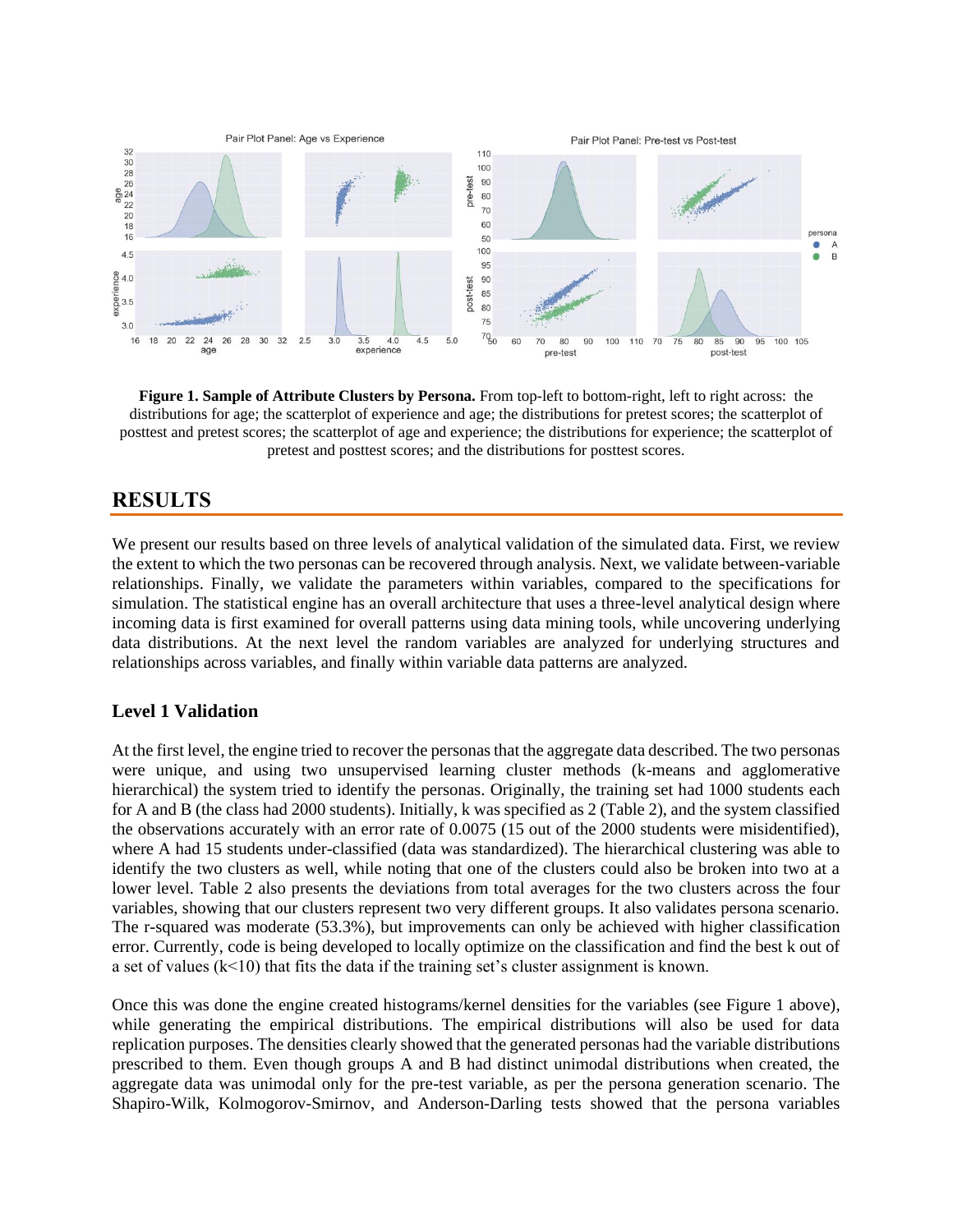followed their specified distributions (not shown).

|               | cluster |       | error rate |
|---------------|---------|-------|------------|
| persona group |         |       |            |
| size          | 895     | 1015  | 0.0075     |
| relative size | 0.493   | 0.508 |            |
|               |         |       | 0.533      |

#### **Table 2: Level 1 Analysis Results**

deviations from total average

| persona group |          |          |
|---------------|----------|----------|
| age           | $-0.782$ | 0.759    |
| experience    | $-0.999$ | 0.970    |
| pre-test      | $-0.015$ | 0.014    |
| post-test     | 0.767    | $-0.744$ |

#### **Level 2 Validation**

At the second level of analysis, the system tried to recover the between-variable relationships that were built in (Table 3). Kendall's τ tests correctly identified all four bivariate copula correlation values (with repeated simulation to validate these findings) to a very high degree of accuracy (p-values < 0.00001) within the two personas, while also noting that all of the other variables were not correlated with each other ( $\tau$  < 0.03 for all of them). For the most part, in the aggregate data the class showed dependencies that would have been anticipated given the persona narratives and overall scenario. The correlation between age and experience was  $\tau \approx 0.68$ , while between pre-test and post-test it was  $\tau \approx 0.45$  (p-values < 0.00001). The only other significant result was a moderate negative relationship between experience and post-test ( $\tau \approx -0.45$ , p-value < 0.00001), which was part of the generation scenario since those in A (lower experienced) did better than those in B (more experienced).

To examine an explanatory model, multiple linear regression was used after validating some of the Gauss-Markov assumptions with post-test as the dependent variable. Table 3 shows model results for the entire class as well separately for the two personas. As expected, the linear model performed very well to the data with high goodness-of-fit measures. The model had low multicollinearity (variance inflation factors were all less than 2.75), which validated the linear structure used in the copula creation code with a random component introduced. All of the coefficients were positive and significant with the exception of experience, which had the largest negative effect on post-test scores (all p-values  $\lt 0.00001$ ). The magnitude of the effect was not anticipated but also not surprising given the negative relationship between experience and post-test score, and the fact that experience was following lognormal distributions that were sufficiently far apart (see Table 1). Overall, the regression results validated the persona generation scenario, with all three variables explaining post-test scores well, and the model being a very good fit to the data.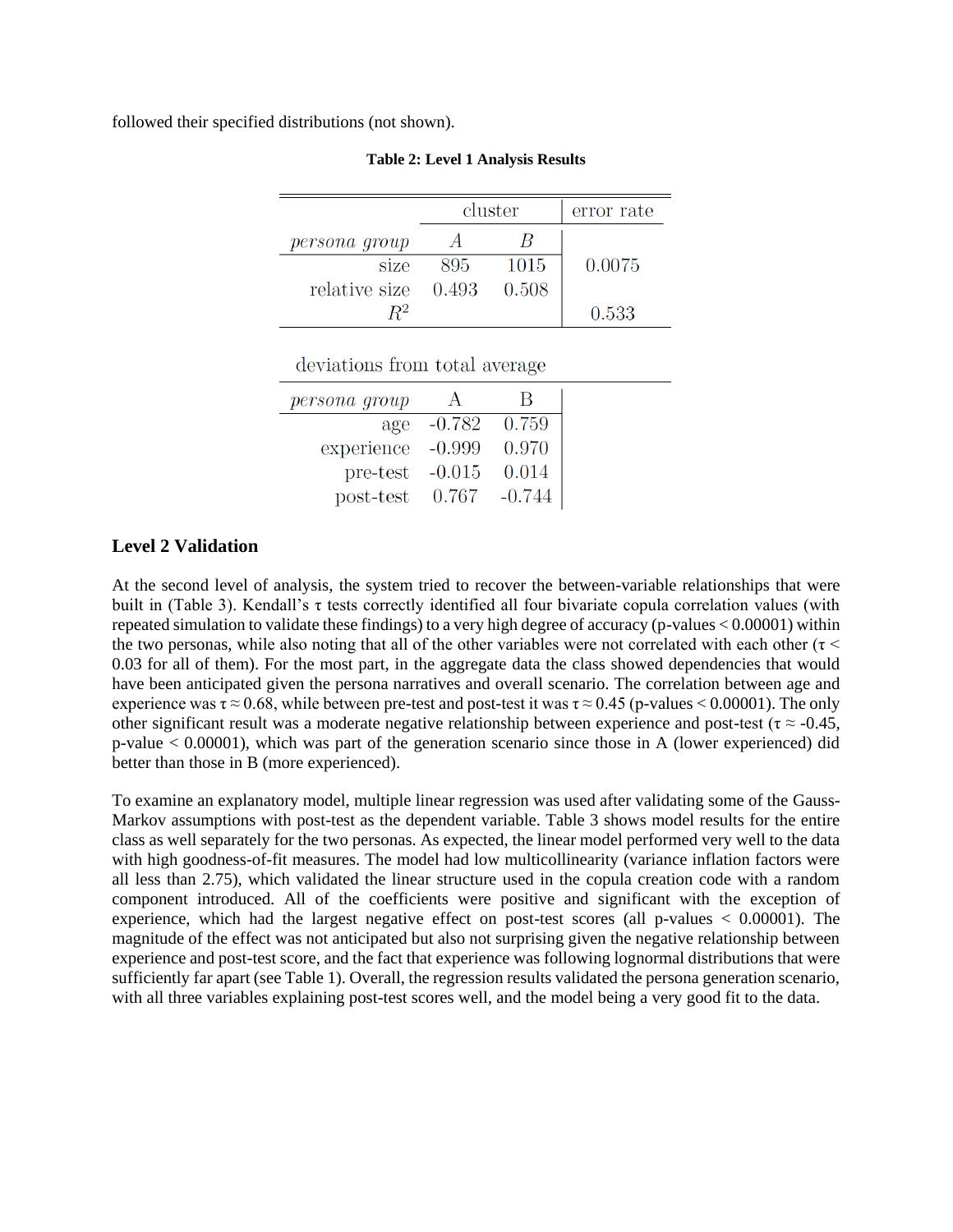#### **Table 3: Level 2 Analysis Results**

|                                                                    | Correlation Results                                            |                |                        |
|--------------------------------------------------------------------|----------------------------------------------------------------|----------------|------------------------|
| <i>attribute pair</i>                                              | Persona A                                                      | Persona B      | Aggregate Data         |
|                                                                    | age - experience $0.5859***$ $(0.0211)$ $0.3253***$ $(0.0211)$ |                | $0.6757***$ $(0.0149)$ |
| pre-test - post-test $0.8618***$ $(0.0211)$ $0.8045***$ $(0.0211)$ |                                                                |                | $0.4469***$ $(0.0149)$ |
| experience - pre-test $-0.0173$ (0.0211)                           |                                                                | 0.0231(0.0211) | $0261^* (0.0149)$      |
| experience - post-test $-0.0209$ $(0.0211)$                        |                                                                | 0.0273(0.0211) | $-0.4444***$ (0.0149)  |

The Kendall's tau value is given with the standard errors in parentheses, with  $^*p < 0.1$  and  $^{***}p < 0.0001$ . Correlations used to build copulas appear in bold type. Not all correlations are presented; only those important to the results.

|             |                         | Regression Results      |                         |        |
|-------------|-------------------------|-------------------------|-------------------------|--------|
| measure     | Persona A               | Persona B               | $Aggregate Model - VIF$ |        |
| intercept   | $41.0953***$ $(1.5298)$ | $48.6993***$ $(1.6876)$ | $63.8740***$ $(0.4006)$ |        |
| age         | 0.0319(0.0226)          | 0.0221(0.0225)          | $0.1573***$ (0.0163)    | 2.5739 |
| pre-test    | $0.5791***$ $(0.0043)$  | $0.3815***$ $(0.0041)$  | $0.4786***$ (0.0039)    | 1.0017 |
| experience  | $-0.7045(0.5942)$       | 0.0471(0.4424)          | $-6.3875***$ (0.0647)   | 2.7566 |
| num. obs.   | 1000                    | 1000                    | 2000                    |        |
| adj. $R^2$  | 0.9472                  | 0.8945                  | 0.9484                  |        |
| std. error  | 0.6823                  | 0.6666                  | 0.8741                  |        |
| F statistic | 5978.4951 (< 0.0001)    | $2825.3421 \leq 0.0001$ | $12250.23 \leq 0.0001$  |        |

The dependent variable is the post-test score. Coefficients are given with standard errors in parentheses for the variables, with \*\*\* $p < 0.0001$ . All regressions have robust estimates. Parenthesis with the F-statistic indicates the p-value. VIF is variance inflation factor. Standard error is the standard error of the regression.

#### **Level 3 Validation**

The final analysis that was done was at the third level, where within variable statistics were examined to see if they followed variable parameters that were specified (Table 4 is for the entire class). The descriptive statistics that were generated showed that at the persona level the variables approximately had the location and scale parameters that were specified (not shown), while at the class level the data fell within the overall scenario bounds and had statistics that were expected (Table 4). Data graphing capabilities (box-plots) visually validated these findings. Overall, the data validation exercise was a success, with the statistical and analytical engine being able to recover the built in data and variable patterns dictated by the scenario modeled.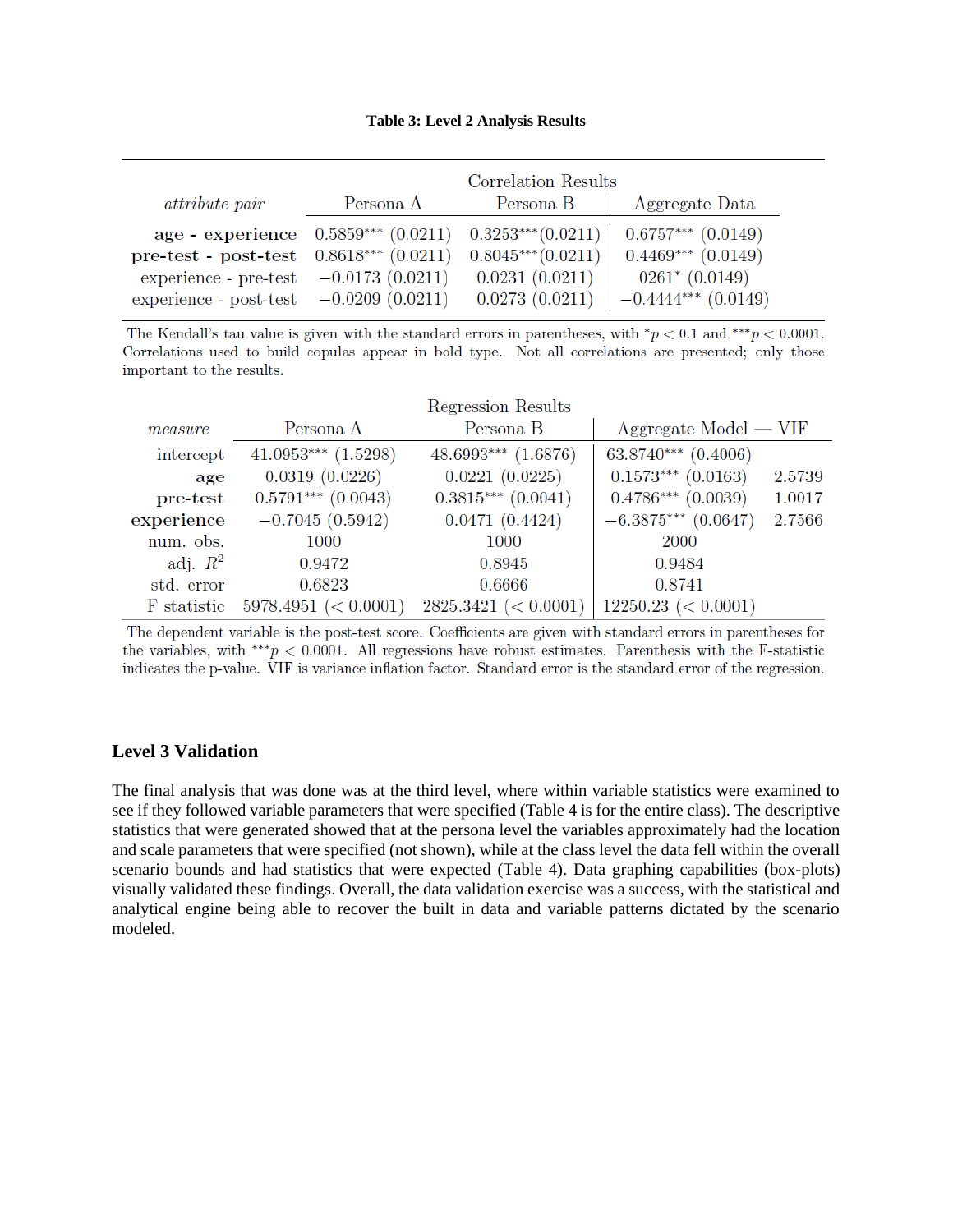| measure        | age       | experience | pre-test | post-test |
|----------------|-----------|------------|----------|-----------|
| mean           | 24.5159   | 3.6106     | 79.8313  | 82.8793   |
| std. error     | 0.0445    | 0.0112     | 0.1128   | 0.0861    |
| median         | 24.8664   | 3.7675     | 79.8941  | 82.2737   |
| std. deviation | 1.9902    | 0.5018     | 5.0424   | 3.8483    |
| skewness       | $-0.5890$ | $-1.9553$  | 0.1899   | $-0.4358$ |
| range          | 11        |            | 37       | 24        |
| maximum        | 30        | 4          | 99       | 97        |
| minimum        | 18        | 3          | 62       | 73        |
| IQR            | 3.0699    | 0.9989     | 6.4993   | 5.7788    |
| count          | 2000      | 2000       | 2000     | 2000      |

**Table 4: Level 3 Analysis Results**

## **DISCUSSION**

The results indicated that the automated analysis tool for GIFT successfully detected the persona groups from the learner population at each level of validation. Based on a number of measures these results were consistent and demonstrated statistical significance. Given the success of this relatively simple model, the data authoring tool can be used to develop more complex interdependencies for larger numbers of variables. Copulas have been demonstrated to be a highly scalable tool for modeling relationships with a number of desirable statistical properties. These results can also be scaled easily to apply to tens or even hundreds of thousands of students if operated on the right system architecture.

Clustering is a flexible tool that can be automated in a deployed environment to automatically categorize real-world data. This will allow insights to be delivered in a more seamless fashion by grouping outputs and students into groups that make sense intuitively. For example, an analytic output of the system could be that experienced students are performing poorly compared to inexperienced students and indicating lower levels of satisfaction. While this result is interesting in and of itself, an automated analytic tool-kit will need to define and identify these groupings and apply them to real world students, a capability demonstrated in the data authoring tool.

The data authoring tool and the automated performance analysis tool are both web-based applications, designed to support learning in a GIFT environment. The results can be used immediately in a GIFT environment to develop notional course performance data for authoring. The results can be used to implement a persona-based, baseline data authoring system. The models can be deployed within any Python environment and push data to a web-based interface. The data authoring tool and analytics engine could both be more useful if GIFT had a native capability to export course-level learner data that includes learner performance evaluations (scored and graded assessments). This would make real-time comparison of learner performance against subgroup baselines possible.

Results form the basis for a reusable testbed for learning analytics research. Results can be used in any environment with assessment data prior to employment. Simulation can be utilized post-employment as a kind of virtual laboratory to generate best case scenarios and isolate specific factors without the noise and messiness of empirical data. These outputs can then be used to calibrate analytics deployed in a number of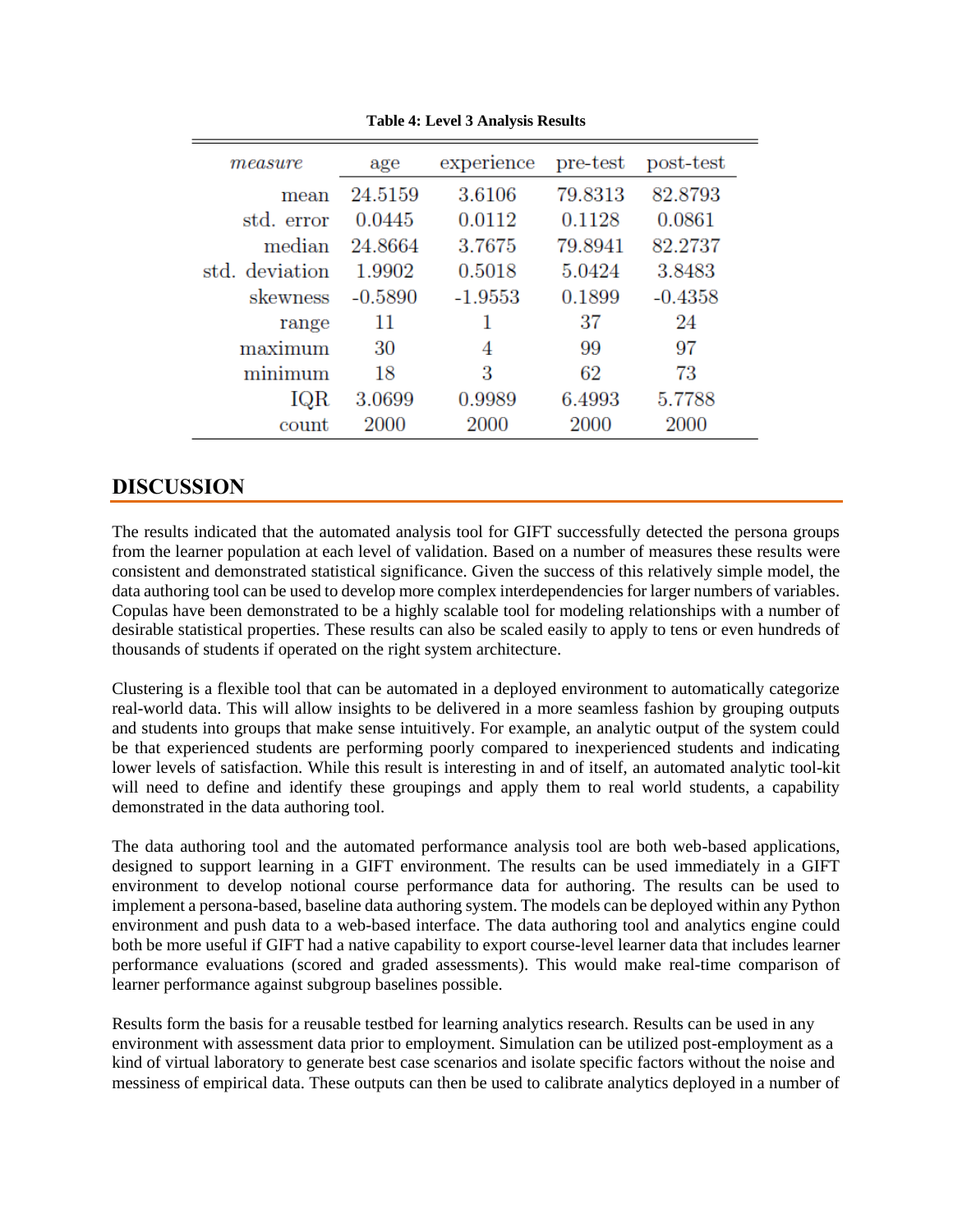different settings.

# **CONCLUSIONS AND FUTURE RESEARCH**

Success here forms the basis for implementing and validating a robust, automated analytics capability for GIFT, research that is underway at the time of publication. By hypothesizing, identifying, and validating statistical relationships in a laboratory like setting, the data authoring tool has blazed a clear path to creating reproducible analytical results using empirical GIFT course data. By developing synthetic benchmark data, researchers and experimenters will be able to test their own theories and analytic applications in the GIFT framework with a tool fit for the intended environment. Once completed, the data authoring tool can be used in conjunction with the analytics engine to develop a continuous feedback loop to improve performance.

While initial development focuses on descriptive and inferential analysis, future extensions will easily transition to predictive applications. By developing and validating statistical relationships across increasingly complex sets of variables and interactions, the analytics engine can develop sophisticated learner models that can be evaluated with real-world GIFT interaction data. Once validated, the calibrated models can be used to rank success factors and identify problem areas earlier in the instructional process. For example, a notional data set depicting a relationship between education and performance could be developed in the authoring tool. Real world data could be used to validate this relationship, and predictive measures could be employed to change instructional strategies for these students. The benefit of an authoring environment is that while these relationships will play out across many variables over time, the individual effects can be isolated, studied, and ultimately employed to improve instruction.

Even though only bivariate copulas were used in the simulation, code is being developed to use multivariate copulas (using vines) in more general dependency settings (Bedford & Cooke, 2002; Kurowicka & Joe, 2011). Even though the code does not currently permit recovery of the underlying copula structures from the data, while only being able to obtain the bivariate dependencies that were built in, the vine code that is being developed will be able to identify multivariate copula structures in addition to identifying dependency strength.

Finally, while the initial demographic analysis variables are limited, it is straightforward to scale up and include more variables and inputs in the data authoring tool. Extending the simulation to include competency modeling and concept mapping is one such natural extension of this capability. In addition, granular event level data such as user activity in the Event Reporting Tool could yield additional predictive insights, as has been highlighted in other learning analytics research such as Chatti et al. (2012).

## **REFERENCES**

- Bedford, T.J. & Cooke, R.M. (2002). Vines- A new graphical model for dependent random variables. *Annals of Statistics 30*(4): 1031–1068.
- Chatti, M.A, Dyckhoff, A.L., Schroeder, U., & Thüs, H. A (2012). Reference Model for Learning Analytics. *International Journal of Technology Enhanced Learning 4*(5/6), pp. 318-331.
- Genest, C., J. Nešlehová, & J. Ziegel (2011). Inference in multivariate Archimedean copula models. *Test 20*(2), 223–256.
- Genest, C. & L.-P. Rivest (1993). Statistical inference procedures for bivariate Archimedean copulas.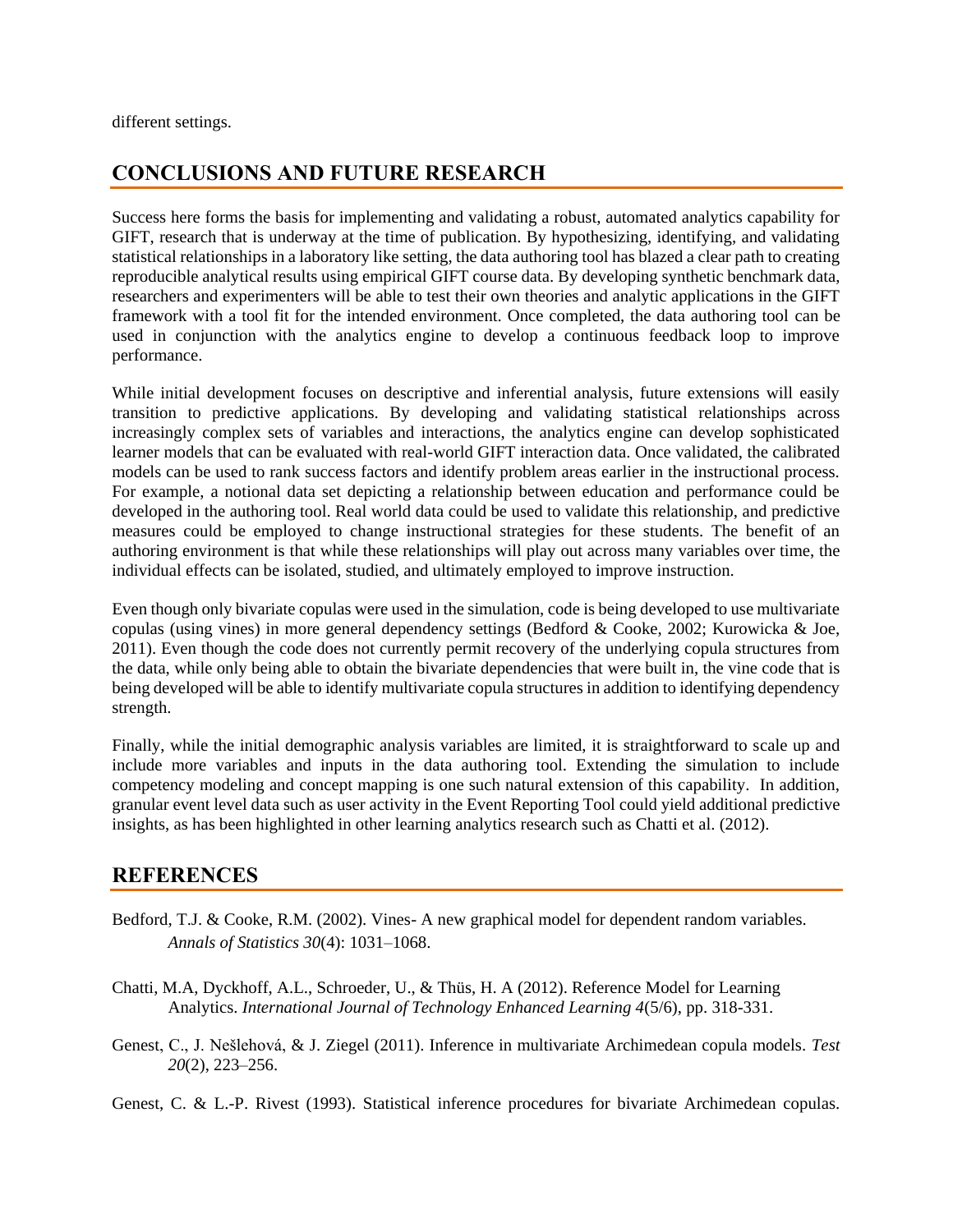*Journal of the American Statistical Association 88*(423), 1034–1043.

Joe, H. (1997)*. Multivariate Models and Dependence Concepts.* London: Chapman & Hall.

Kirkpatrick, D. L. (1994). *Evaluating training programs: The four levels.* San Francisco: Berrett-Koehler.

- Kurowicka, D. & Joe, H. (2011). *Dependence modeling: Vine copula handbook.* World Scientific, Singapore.
- Long, R., Smith, M., Dass, S., Dillon, C., & Hill, K. (2016a). *Data Analytics: Techniques and Applications to Transform Army Learning*. ModSim World Conference, NDIA, 2016.
- Long, R., Smith, M., Dass, S., Dillon, C., & Silverman, J. (2016b). *Authoring Tools to Assess Training Effectiveness in Intelligent Tutors.* I/ITSEC Conference, NDIA, 2016.
- Nelsen, R. B. (2006). *An Introduction to Copulas.* New York: Springer. Chapter 4.
- Shatz, S. (2015). *The Changing Face of Military Learning*. Interservice/Industry Training, Simulation, and Education Conference
- Sklar, A. (1959). Fonctions de r´epartition ´a n dimensions et leurs marges. Publ. Inst. Statist. Univ. Paris, 8, 229-231.

### **ABOUT THE AUTHORS**

*Chalinda Weerasinghe is a research consultant who specializes in International Relations, Econometrics, Political Economy, and Development Economics. He undertook doctoral studies in Economics and Government and Politics at the University of Maryland, College Park with specializations in econometrics, international relations and development economics. He has an MS in Economics and an MS in International Relations from the Georgia Institute of Technology and a B.S. in Mathematics, Economics and History and Political Science (triple major) from Shorter University.*

*Clarence Dillon is a computational social scientist and Consultant at ICF. He authored the ontology for the Department of Defense strategic planning scenarios and established the first collaborative, semantic web platform used in DoD. Mr. Dillon holds a Bachelor of Arts in International Affairs, a Masters of Social Science in International Relations and he conducts graduate research in social complexity at George Mason University.*

*Paul Cummings is Senior Fellow in the Center for Advanced Learning Systems at ICF. He has over 19 years of technical and management leadership experience in the education, simulation, and training community. Mr. Cummings currently develops immersive technology systems for a wide range of clients. Mr. Cummings is a PhD student in the Krasnow Institute Computational Social Science program.*

*Mike Smith is a Senior Technical Specialist with ICF and has over 13 years of experience in data analytics, strategic planning, and management. Mr. Smith advises government clients on how to adapt analytics practices to improve their organizational performance. Mr. Smith has a B.A. in International Economics from Longwood University and a Master of Public Policy from Georgetown University.*

*Rodney Long is a Science and Technology Manager at the Army Research Laboratory in Florida and is*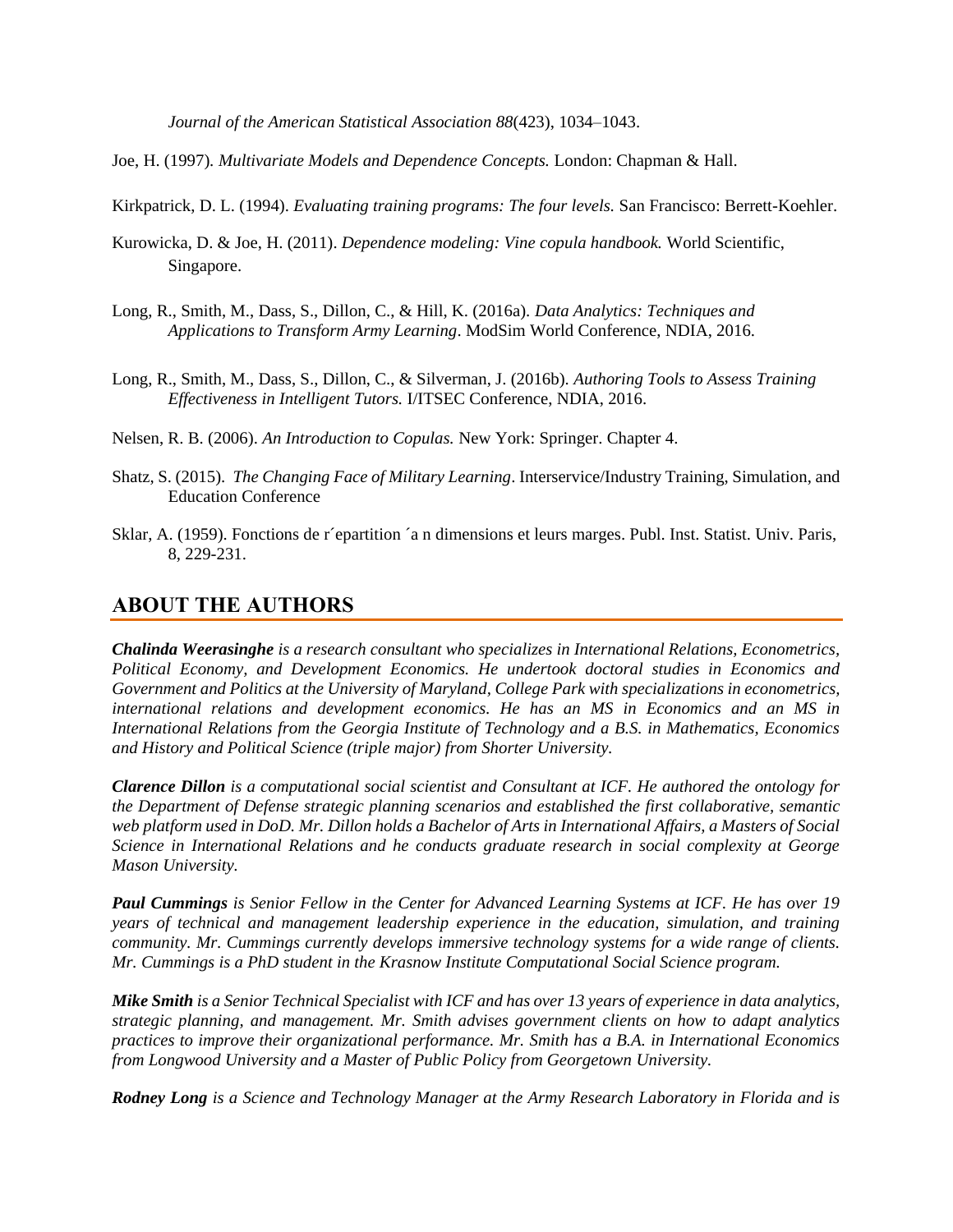*currently conducting research in adaptive training technologies. Mr. Long has a wide range of simulation and training experience spanning 29 years in the Department of Defense and has a Bachelor's Degree in Computer Engineering from the University of South Carolina and Master's degree in Industrial Engineering from the University of Central Florida.*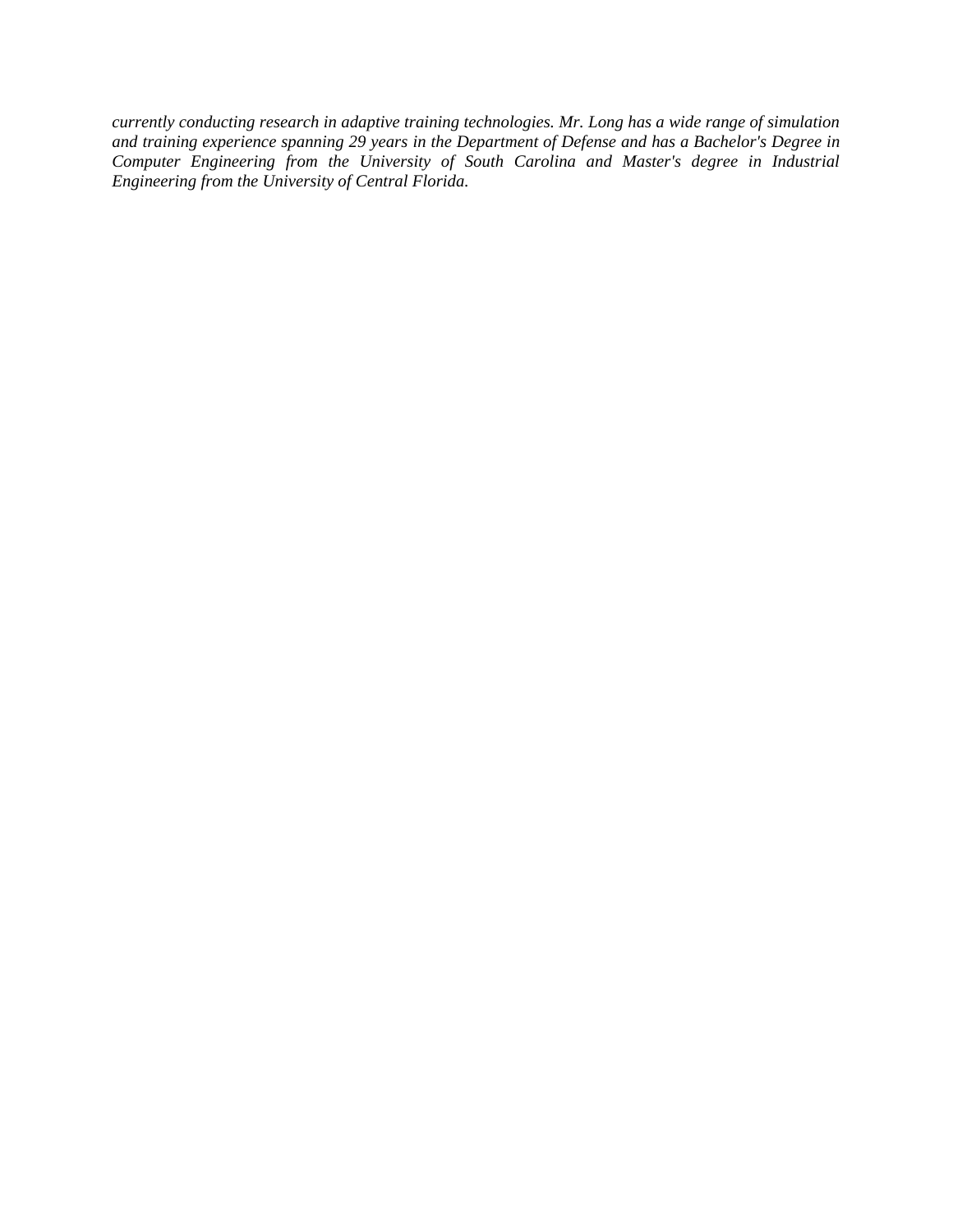# **APPENDIX**

This appendix includes screen-capture images showing the user interface for creating Personas and identifying correlations between Persona attribute variables.



**Figure 1.** From the Class Creation Form, a user can design a persona and visualize the patterns of each attribute by itself. Form options are intended to be non-technical and to guide a user through the process in preparation to designing correlations in the next form. The user types a name for the attribute and uses a selection box to choose the type of variable—whether it is from the learner profile, the LRS, a biographical survey, or the current course. The user can choose if the attribute is a discrete variable with enumerated options or a continuous variable with minimum and maximum values over a range. The user can select the shape of the distribution from several options (normal, half-normal, lognormal, gamma and Chi-squared). After selecting the shape of the distribution, they select the location (mean) and scale (standard deviation).